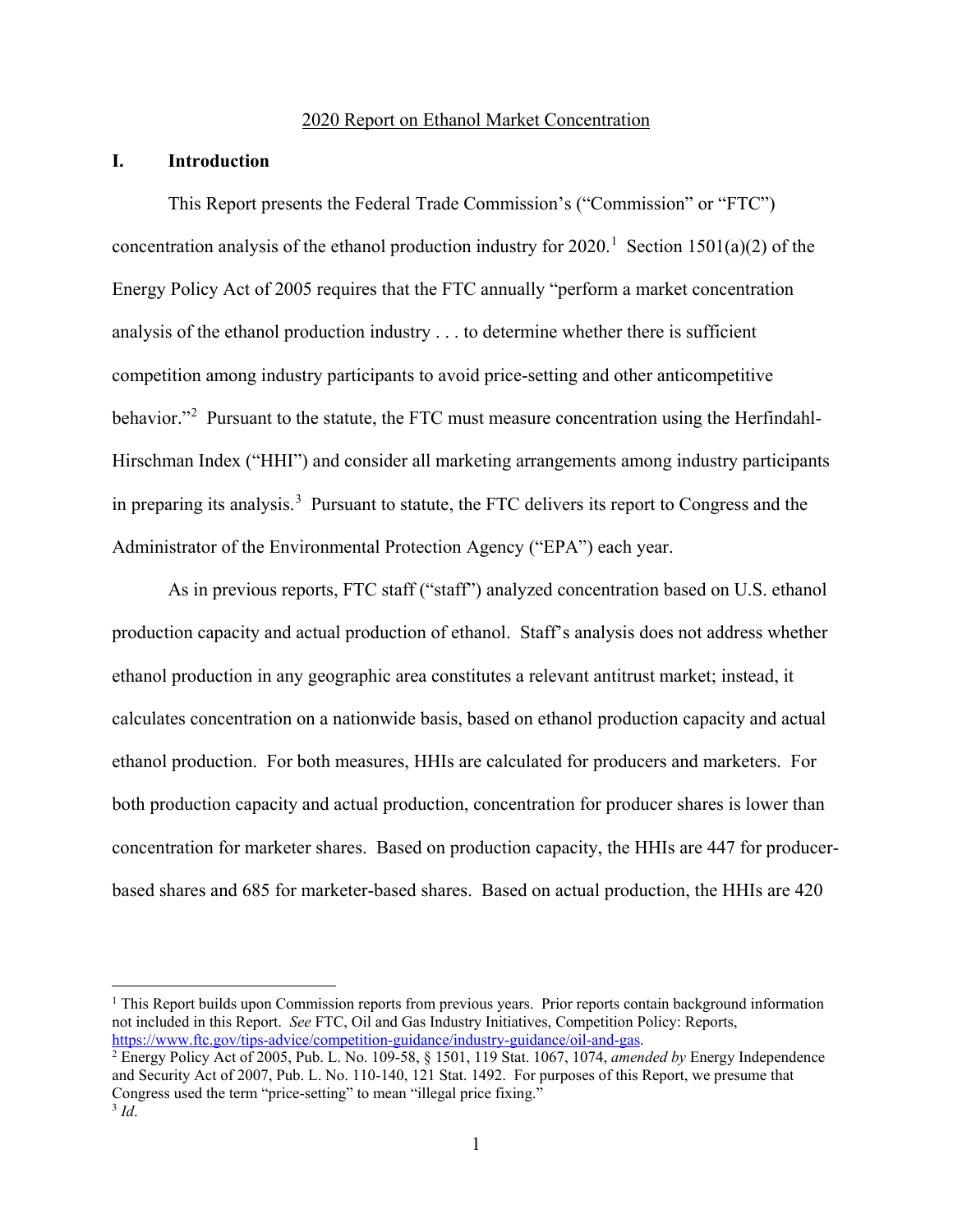for producer-based shares and 695 for marketer-based shares. There has been a decrease in concentration since last year for each of the four HHIs.

The low level of concentration and large number of market participants in the U.S. ethanol production industry continue to suggest that the exercise of market power to set prices, or coordinate on price or output levels, is unlikely on a nationwide basis. As has been the case each year since the Commission began reporting, the current HHIs indicate that the industry is unconcentrated nationwide.<sup>4</sup> At this level of concentration, a single ethanol producer or marketer likely lacks market power. Successful anticompetitive coordination would require agreement among a very large number of competitors and thus is similarly unlikely. Moreover, imports and the possibility of entry would likely impede the exercise of market power by any group of domestic firms.

# **II. Industry Updates**

 $\overline{a}$ 

## **A. Renewable Fuel Standard**

Since 2005, Congress has required that the national transportation fuel supply contain a minimum annual volume of renewable fuels, including fuel ethanol.<sup>5</sup> This mandate, known as the Renewable Fuel Standard ("RFS"), increases every year. In 2007, Congress revised the RFS, significantly increasing the minimum volumes of ethanol and adding requirements for advanced biofuels.<sup>6</sup> For 2020, the RFS mandates 30.0 billion gallons of renewable fuel, 15.0

<sup>4</sup> The Commission and the U.S. Department of Justice characterize markets in which the HHI is below 1500 as unconcentrated. U.S. Department of Justice and Federal Trade Commission Horizontal Merger Guidelines § 5.3 (2010), https://www.ftc.gov/sites/default/ files/attachments/merger-review/100819hmg.pdf ("Horizontal Merger Guidelines").

<sup>5</sup> *See* Energy Policy Act of 2005 § 1501, *supra* note 2.

<sup>6</sup> "Advanced biofuel" refers to a renewable fuel, other than ethanol derived from corn starch, that has lifecycle greenhouse gas emissions that are at least 50 percent less than the average greenhouse gas emissions of the baseline fossil fuel. 42 U.S.C. § 7545(o)(1)(B)(i). Advanced biofuels include, but are not limited to, cellulosic biofuel and biomass-based diesel. *Id*. § 7545(o)(1)(B)(ii)(I)-(VII).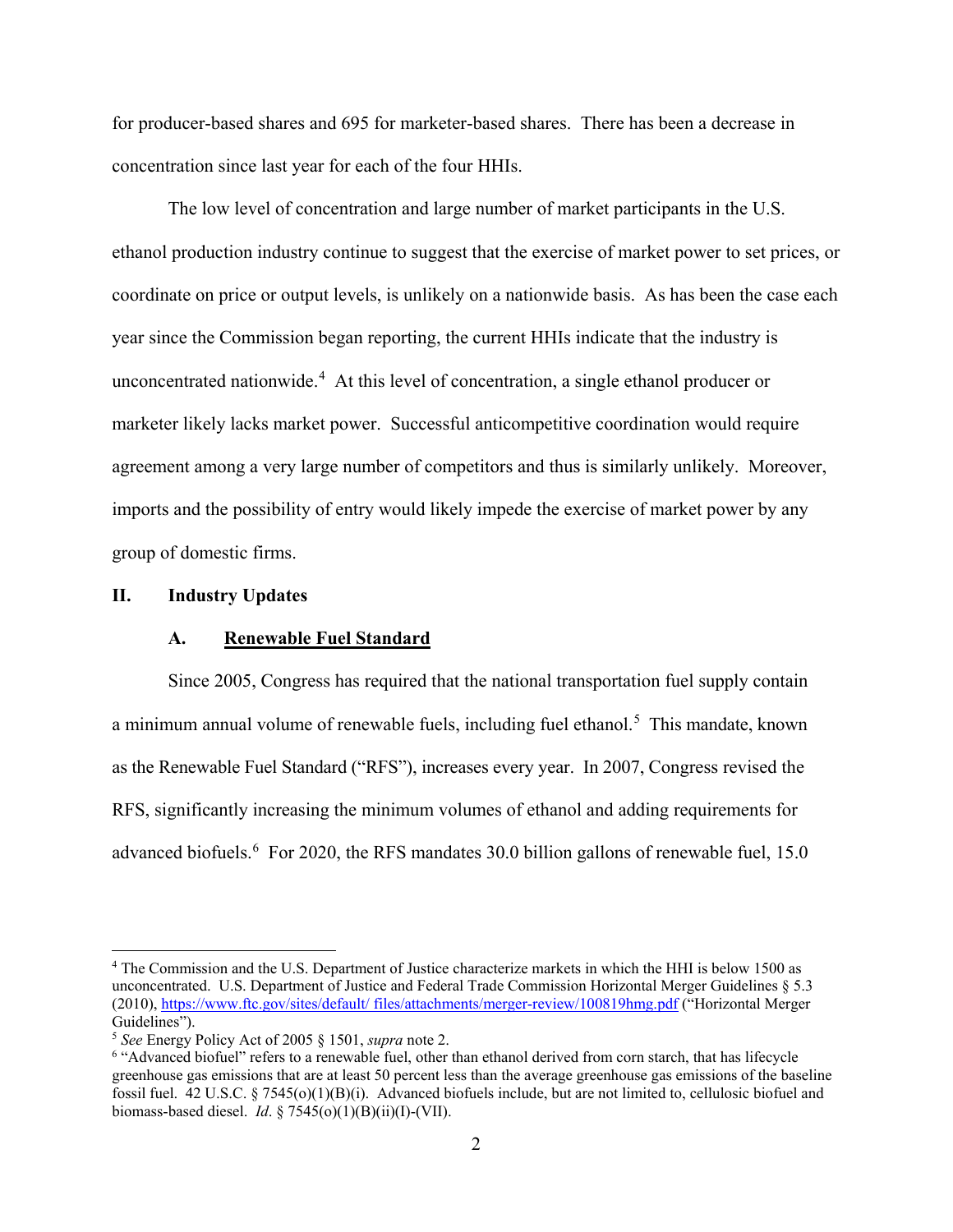billion gallons of which can be conventional corn ethanol.<sup>7</sup> The 2020 advanced biofuels target is 15.0 billion gallons, at least 10.5 billion gallons of which must be cellulosic biofuel.<sup>8</sup> The annual use of renewable fuels did not keep pace with the statutory RFS requirements, however, prompting the EPA to decrease the requirements.<sup>9</sup> For 2020, the EPA reduced the requirement to 20.09 billion gallons of total renewable fuels, 15.0 billion gallons of which can be conventional corn ethanol.<sup>10</sup> The EPA reduced the requirement to 5.09 billion gallons of advanced biofuels, at least 0.59 billion gallons of which must be cellulosic biofuel.<sup>11</sup>

# **B. Supply and Demand**

Most market participants that staff interviewed characterize the ethanol industry as currently experiencing oversupply, as well as the idling or closure of marginal plants. Some market participants, however, describe the industry as being in a fragile equilibrium regarding supply and demand. The COVID-19 pandemic caused demand for ethanol to decline, along with a decline in demand for gasoline, during the first half of 2020, and a substantial portion of the industry was not producing ethanol during this time. Demand for ethanol subsequently recovered somewhat during the second half of the year.

Market participants noted that some ethanol producers have shifted production to ethanol for hand sanitizer during the pandemic. They stated that this shift has taken ethanol

 $\overline{a}$ 

<sup>10</sup> EPA, Final Renewable Fuel Standards for 2020, and the Biomass-Based Diesel Volume for 2021, https://www.epa.gov/renewable-fuel-standard-program/final-renewable-fuel-standards-2020-and-biomass-baseddiesel-volume (last visited Jan. 25, 2021). The EPA's volume requirements, like the statutory RFS mandate, set a target for total renewable fuels and include a nested requirement for advanced biofuels. Thus, each gallon of fuel that meets the advanced biofuels requirement also counts toward the total renewable fuels requirements. Once obligated parties meet the minimum requirement for advanced biofuels, they may meet any remaining obligation under the total renewable fuels requirement with conventional corn ethanol. <sup>11</sup> *Id*.

<sup>7</sup> *Id*. § 7545(o)(2)(B)(i)(I). 8 *Id*. § 7545(o)(2)(B)(i)(II)-(III).

<sup>&</sup>lt;sup>9</sup> The Clean Air Act provides EPA authority to adjust cellulosic, advanced, and total volumes set by Congress as part of the annual rulemaking process. *See* EPA, Overview for Renewable Fuel Standard, https://www.epa.gov/renewable-fuel-standard-program/overview-renewable-fuel-standard (last visited Jan. 25,

<sup>2021).</sup>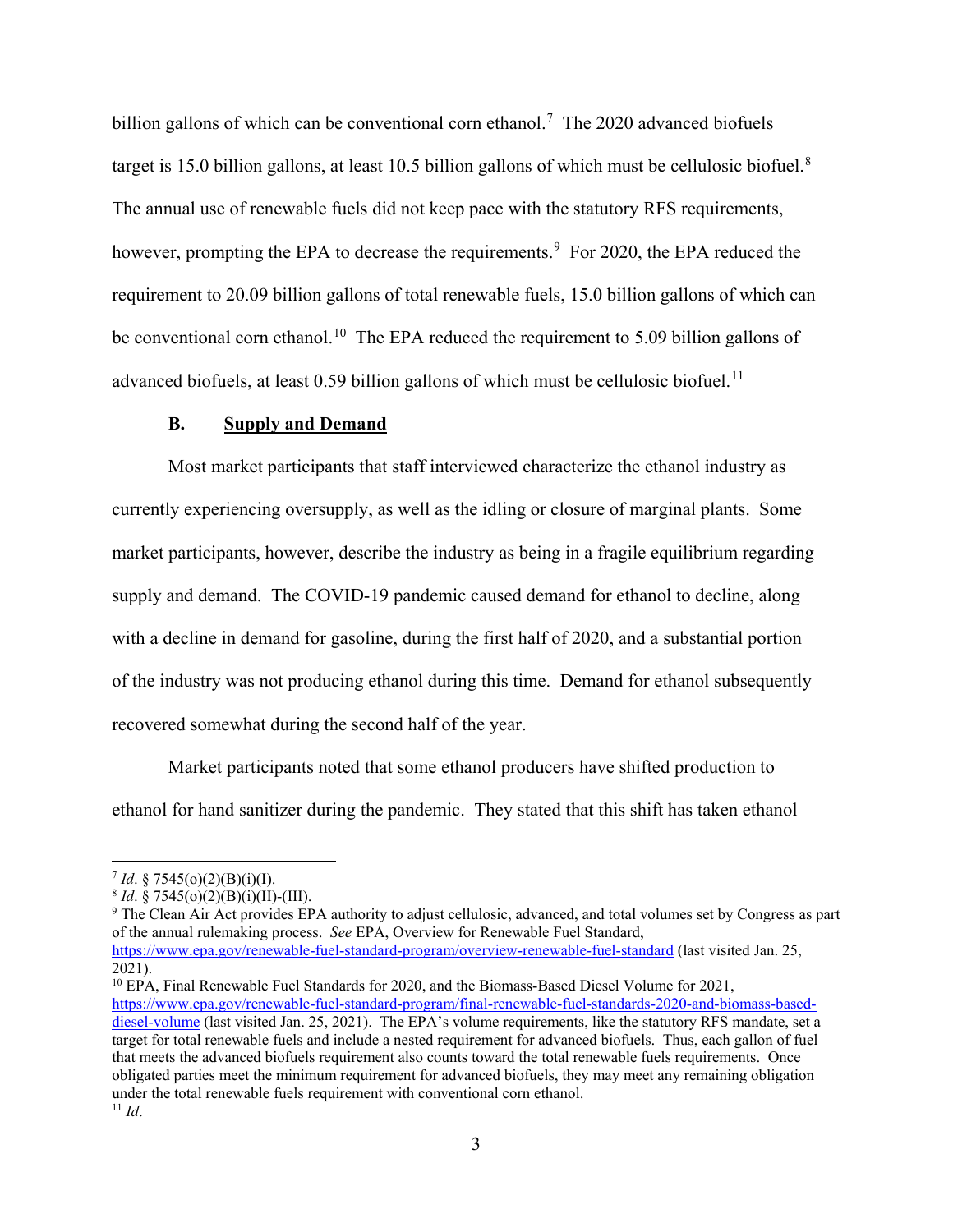out of the gasoline pool, and thereby reduced an oversupply of ethanol. But the extent and duration of this shift are unclear.

Market participants noted no significant change since 2019 in the demand for E15 and E85 (gasoline with 15 percent and 85 percent ethanol content, respectively), apart from changes in demand relating to the pandemic. On May 30, 2019, the EPA finalized regulatory changes to allow E15 to be sold year-round, rather than limited to eight months of the year.<sup>12</sup>

# **C. Prices and Margins**

 $\overline{a}$ 

Market participants stated that during the first half of 2020 margins and prices were low during the beginning of the pandemic, but they increased significantly during the second half of the year. Figure 1 shows daily net cost of corn,  $13$  ethanol prices, and margins from the beginning of 2014 to October 18, 2020, expressed on a per-gallon basis.<sup>14</sup> Margins are measured by a return over operating costs estimated for a hypothetical dry mill in Iowa, as reported by the Iowa State University Center for Agricultural and Rural Development.<sup>15</sup>

<sup>&</sup>lt;sup>12</sup> EPA, Final Rule, Modifications to Fuel Regulations To Provide Flexibility for E15; Modifications to RFS RIN Market Regulations, 84 Fed. Reg. 26980 (June 10, 2019).

<sup>&</sup>lt;sup>13</sup> Net cost of corn is the daily nearby futures price in Chicago plus Iowa corn basis. Weekly corn basis is calculated as the price that Iowa ethanol plants pay, as reported by the U.S. Department of Agriculture's Livestock and Grain Market News, minus the Chicago Board of Trade nearby futures price.

<sup>&</sup>lt;sup>14</sup> October 18, 2020, is the last date for which data from Iowa State University were reviewed for purposes of this Report.

<sup>&</sup>lt;sup>15</sup> See Iowa State University, Center for Agricultural and Rural Development, Historical Ethanol Operating Margins, http://www.card.iastate.edu/research/biorenewables/tools/hist\_eth\_gm.aspx (last visited Jan. 14, 2021). "Return over operating costs" is specifically defined as the difference between the revenue from ethanol (including revenue from ethanol and dried distillers grains with solubles) and variable production costs (including corn, natural gas, and labor). As of November 2016, revenue includes sales of corn oil, a byproduct of ethanol, which could make margins not comparable before that date.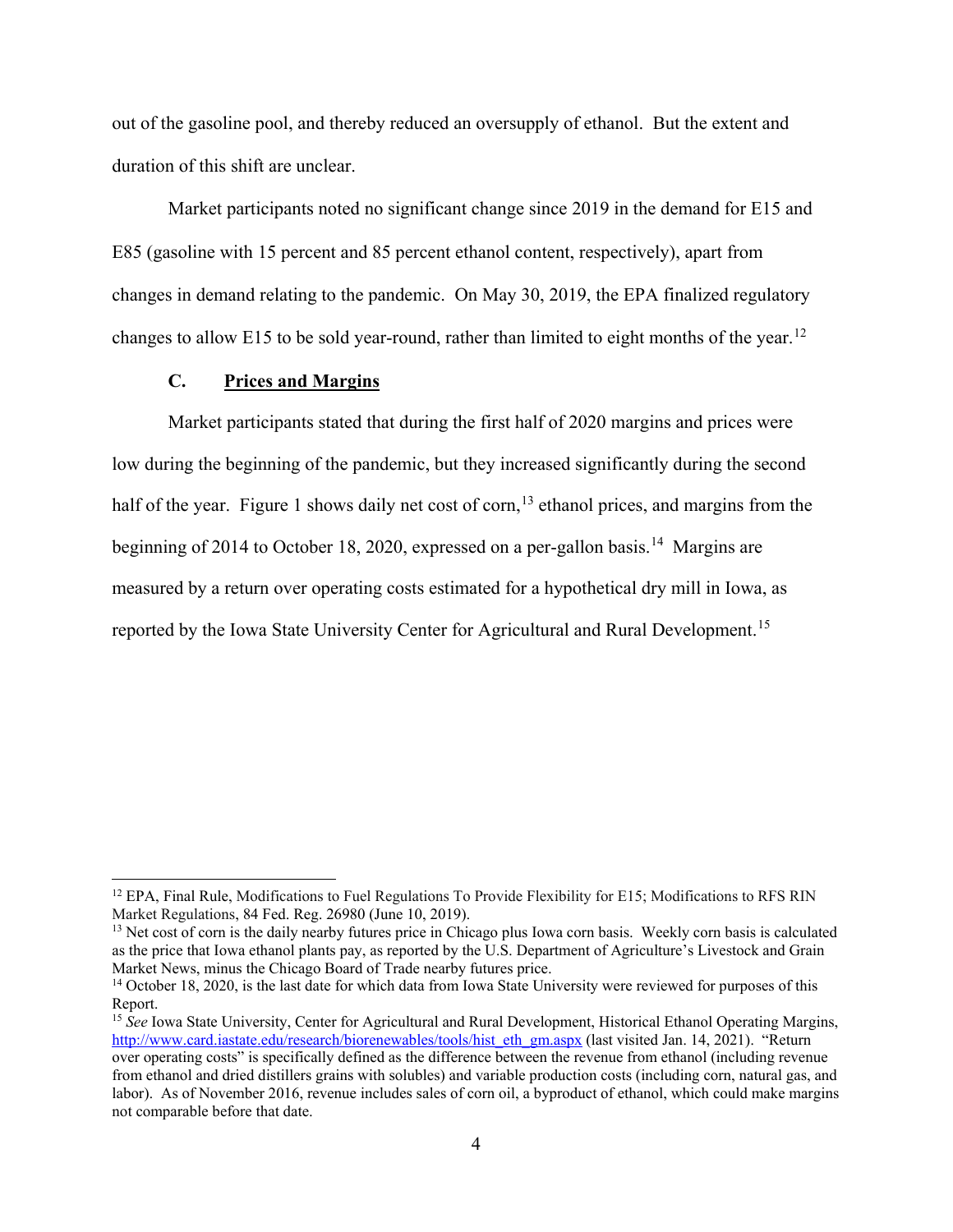

**Figure 1: Ethanol Price, Corn Cost, and Margin**  Jan. 2014 to Oct. 2020

The average estimated margin from the beginning of 2020 through mid-October 2020 was \$0.12 per gallon, which is higher than the \$0.06 per gallon margin for the same period in 2019 but lower than the margin in 2018.<sup>16</sup> Estimated margins became negative as the ethanol price and the net cost of corn plunged in March, but increased significantly as the year progressed.<sup>17</sup>

<sup>&</sup>lt;sup>16</sup> *Id*. (margins calculated to October 18 for each of the years).

<sup>17</sup> *Id.*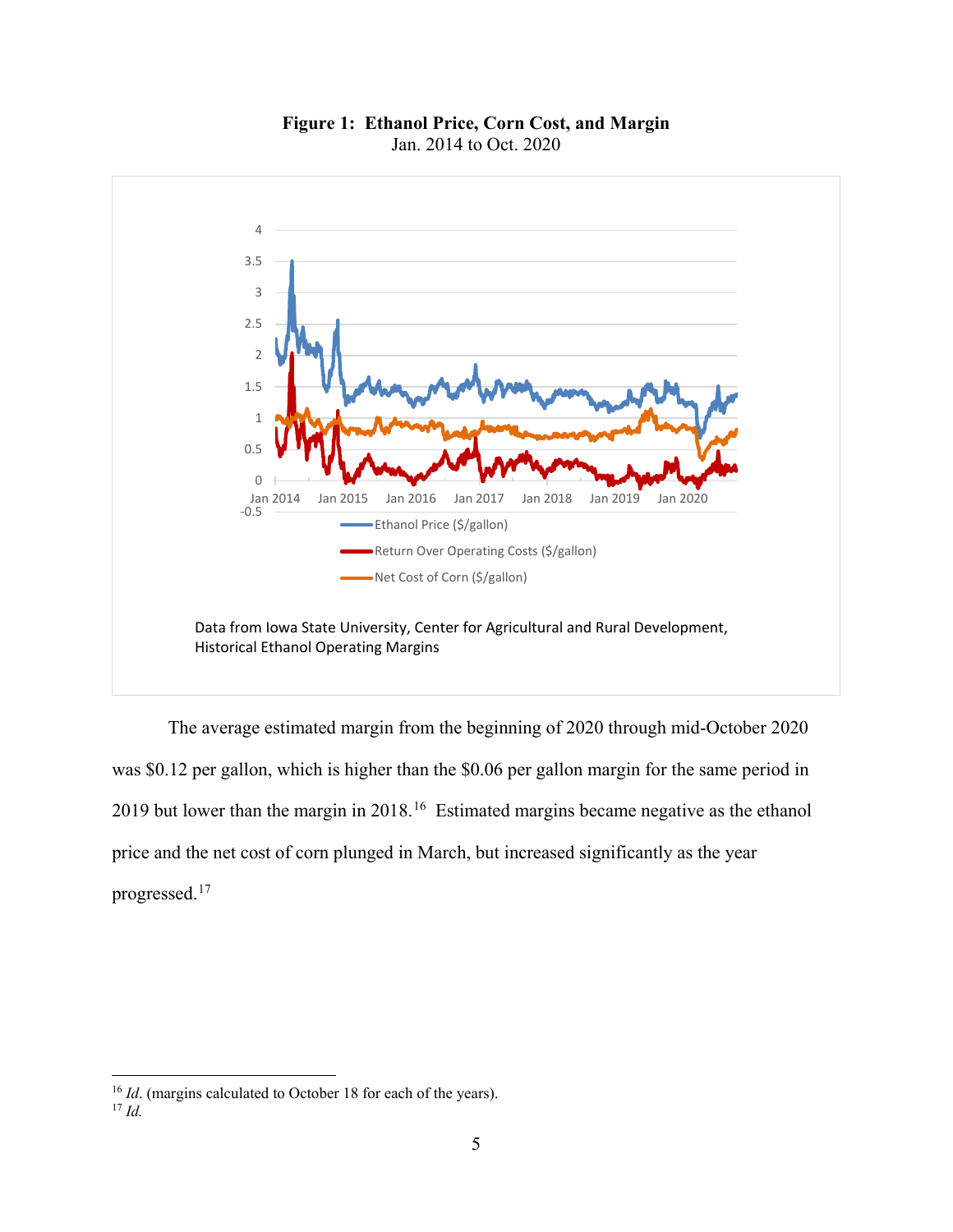# **D. Market Trends**

Domestic ethanol production capacity increased, while actual production decreased since last year's Report. Production capacity (including capacity under construction) increased from 17.0 billion to 17.8 billion gallons per year.<sup>18</sup> Actual production from July 2019 through June 2020 decreased from the prior 12 months, from 16.0 billion to 14.6 billion gallons per year.<sup>19</sup> This decrease in actual production resulted from reduced domestic and export demand.

Ethanol exports have also decreased. From July 2019 through June 2020, the United States exported approximately 1.4 billion gallons of ethanol, a six percent decline from the prior year period.<sup>20</sup> This marked the second consecutive annual decline during a July-to-June period after five consecutive years of increased ethanol exports.<sup>21</sup>

Over 100 firms produced ethanol in 2020. The largest ethanol producer's share of domestic capacity is approximately 12 percent, roughly the same as its 2019 share.<sup>22</sup>

## **III. Analysis**

 Section 1501(a)(2) of the Energy Policy Act of 2005 instructs the Commission to use HHIs to measure concentration in the U.S. ethanol production industry.<sup>23</sup> HHIs can provide a

 $<sup>18</sup>$  Staff's total capacity estimate takes into account information obtained through interviews with market participants</sup> and publicly available information, including information published online by the Renewable Fuels Association ("RFA") as of October 1, 2020, regarding Ethanol Biorefinery Locations. RFA, Ethanol Biorefinery Locations, http://www.ethanolrfa.org/resources/biorefinery-locations/. Staff's capacity total is greater than the U.S. Energy Information Administration ("EIA") annual published estimate of 17.4 billion gallons. EIA, U.S. Fuel Ethanol Plant Production Capacity (Sept. 25, 2020), http://www.eia.gov/petroleum/ethanolcapacity/. EIA's capacity data are a snapshot of capacity as of January 1 of each year and exclude plants that were idle, shut down, or still under construction as of that month. *See* EIA, EIA Releases U.S. Fuel Ethanol Production Capacity Data (Nov. 30, 2011), http://www.eia.gov/todayinenergy/detail.cfm?id=4110 (describing EIA's method for calculating total capacity for its first annual reports).

<sup>&</sup>lt;sup>19</sup> EIA, Monthly Energy Review, Table 10.3 Fuel Ethanol Overview (release date: Dec. 23, 2020), http://www.eia.gov/totalenergy/data/browser/xls.cfm?tbl=T10.03&freq=m.

<sup>&</sup>lt;sup>20</sup> Calculations based on July 2019-June 2020 monthly exports reported in EIA, U.S. Exports of Fuel Ethanol, http://www.eia.gov/dnav/pet/hist/LeafHandler.ashx?n=PET&s=M\_EPOOXE\_EEX\_NUS-Z00\_MBBL&f=M (calculating a monthly sum of barrels converted to U.S. gallons (1 barrel =  $42$  U.S. gallons)).<br><sup>21</sup> *Id.* 

<sup>21</sup> *Id.* 22 *See* <sup>2019</sup> Ethanol Report, *supra* note 1, at 6.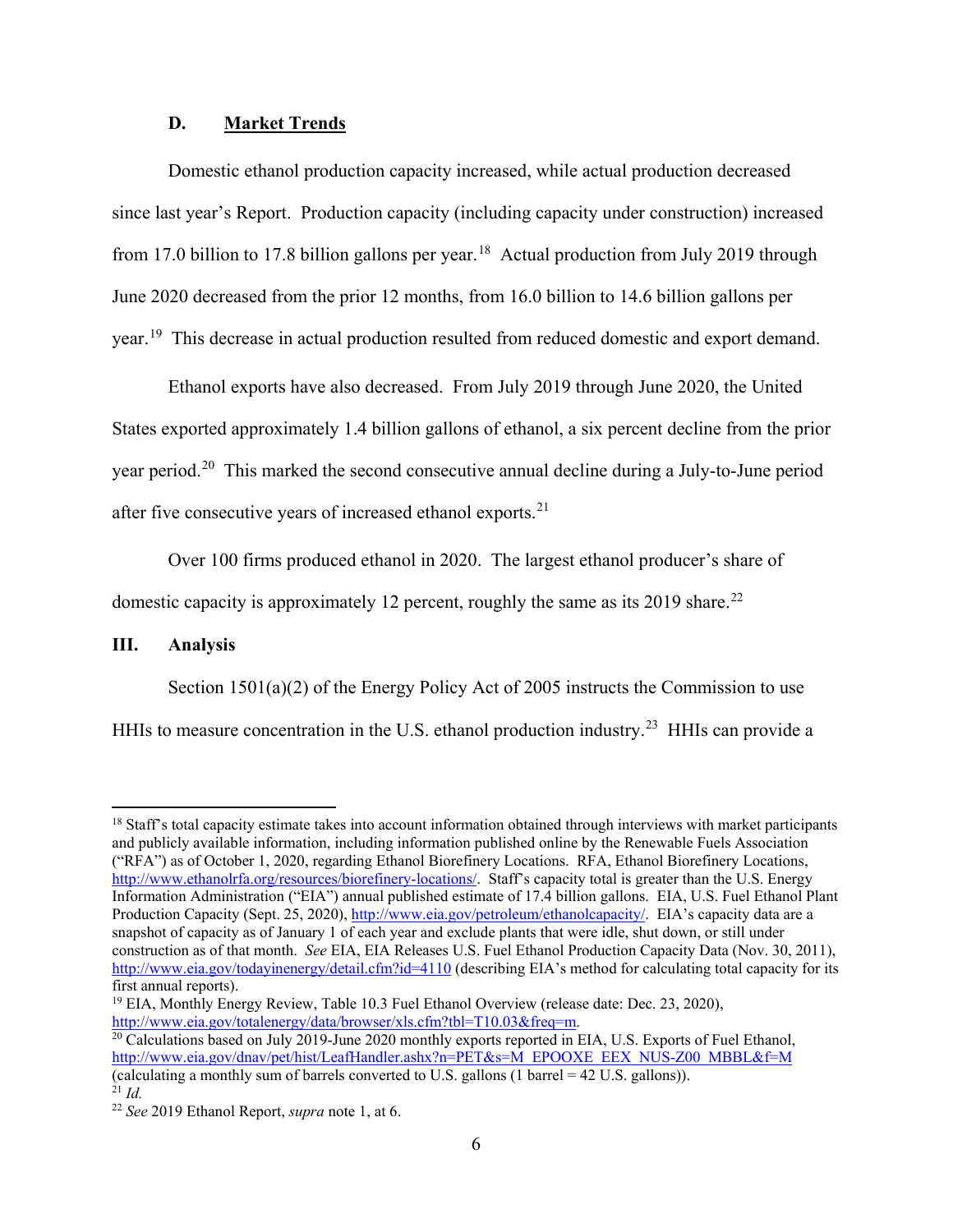snapshot of market concentration based upon the number of market participants and their respective sales, production, or capacity.<sup>24</sup> An analysis of competition among market participants using these HHIs assumes that the U.S. ethanol production industry is an appropriate (or "relevant") antitrust market, a question that this Report does not address.<sup>25</sup> Such an assumption precludes consideration of a broader product market that includes other gasoline blending components that might be viable substitutes for ethanol. In the event that ethanol competes with other blending components, HHIs based on fuel ethanol production and marketing would likely misstate concentration in the industry. This assumption also precludes consideration of whether broader or narrower geographic markets than the United States could provide further insight about competition in ethanol production and marketing.

 This Report presents four HHIs for the ethanol industry, based on two different measures of market share (production capacity and actual production) and two different methods of attributing those market shares to various market participants (producers and marketers). In regard to measuring market share, for purposes of this Report "production capacity" is defined to mean a plant's maximum annual output of ethanol minus any required downtime for

 <sup>23</sup> Energy Policy Act of 2005 § 1501(a)(2), *supra* note 2. A given market's HHI is the sum of the squares of the individual market shares of all market participants. For example, a four-firm market with market shares of 30 percent, 30 percent, 20 percent, and 20 percent has an HHI of  $2600 [(30*30) + (30*30) + (20*20) + (20*20) =$ 2600]. HHIs range from 10,000 in a one-firm (pure monopoly) market to a number close to zero in a highly unconcentrated market.

<sup>&</sup>lt;sup>24</sup> The Commission and the U.S. Department of Justice regularly use HHIs to measure concentration in a relevant antitrust market as part of their analysis of the likely effects of a merger or acquisition on competition in that market. *See* Horizontal Merger Guidelines, *supra* note 4, § 5.3.

<sup>&</sup>lt;sup>25</sup> A relevant antitrust market has both product and geographic aspects. A relevant product market is a product or group of products such that a hypothetical profit-maximizing firm that was the only seller of those products likely could profitably impose at least a small but significant and nontransitory increase in price ("SSNIP"). If such a price increase would not be profitable because of the loss of sales to other products, the product or group of products would not be a relevant product market. Similarly, a relevant geographic market is a region such that a hypothetical profit-maximizing firm that was the only seller of the relevant product in that region likely could impose at least a SSNIP above the competitive level. If such a price increase would not be profitable because of the loss of sales to sellers outside the region, the region would be too narrow to be a relevant geographic market. *See id*. §§ 4.1-4.2.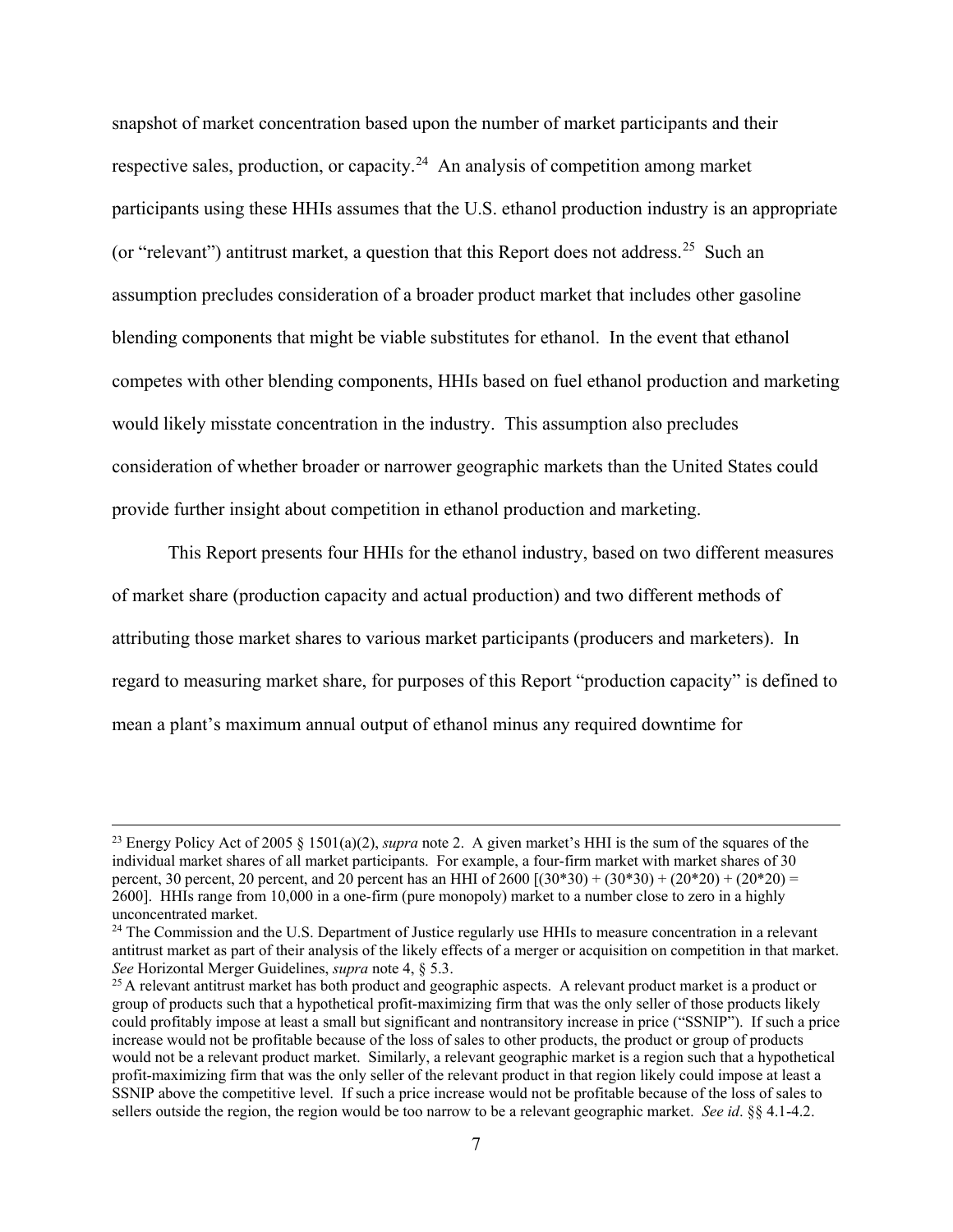maintenance.<sup>26</sup> "Actual production" is defined to mean a plant's actual annual output of ethanol.<sup>27</sup> In regard to attributing market shares to market participants, "producer" is defined to mean a firm that in fact manufactures the ethanol. As discussed below, "marketer" is defined to mean the firm, whether the producer itself or a third-party firm, that sells and transports a producer's ethanol output.

FTC staff calculated market shares based on domestic ethanol production capacity for producers and marketers. FTC staff relied on publicly available information and interviews with producers and marketers to determine the production capacity of each ethanol plant and marketing activities of marketers. FTC staff then calculated capacity-based HHIs for producers and marketers.

United States Energy Information Administration ("EIA") staff calculated market shares based on actual production for producers and marketers. Due to the confidential nature of the ethanol production data the EIA collects, FTC staff provided to EIA staff the information necessary to attribute market shares to market participants.<sup>28</sup> EIA staff then separately calculated production-based HHIs for producers and marketers.<sup>29</sup>

<sup>&</sup>lt;sup>26</sup> Production capacity is also sometimes referred to as "operating capacity." For purposes of this Report, production capacity is distinct from "nameplate capacity," a common industry term that may refer to the intended full-load sustained output of a facility. Nameplate capacity may also be variously known as "rated capacity," "nominal capacity," "installed capacity," or "stated design capacity."

 $^{27}$  Actual production is also sometimes referred to as "operating production."

<sup>&</sup>lt;sup>28</sup> For producers for which EIA maintains production data, FTC staff provided EIA with the identities of those producers' marketers. EIA staff used this information, in conjunction with its own data on ethanol production, to calculate the HHIs that attribute market share to marketers.

<sup>&</sup>lt;sup>29</sup> Because the production data are confidential, EIA staff did not disclose the volumes of ethanol attributable to any individual producer or the market shares based on those volumes.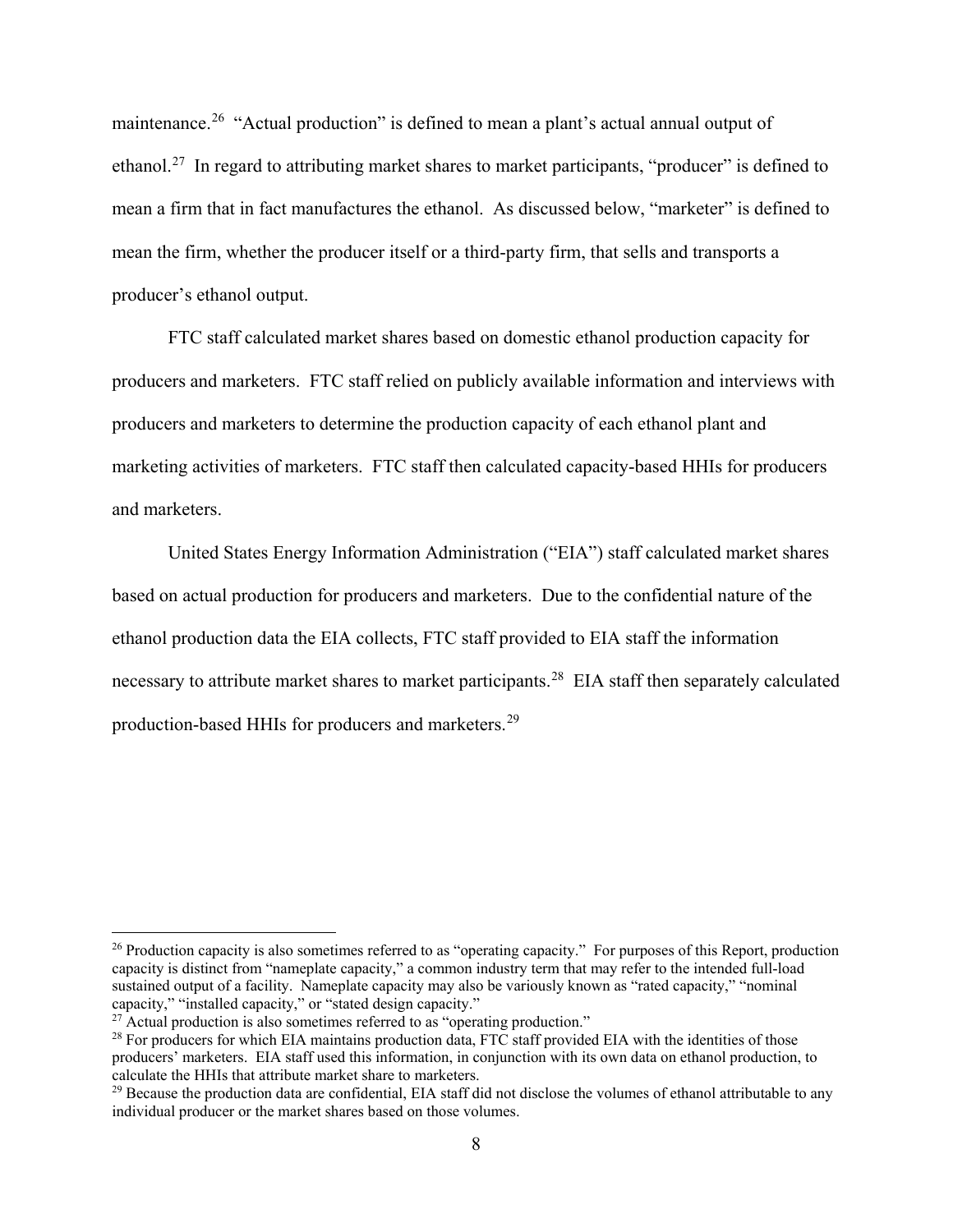# **A. Concentration with Market Shares Based on Production Capacity**

FTC staff calculated market shares based on fuel ethanol production capacity.<sup>30</sup> Production capacity provides a useful and easily confirmable indicator of a producer's competitive significance.<sup>31</sup> In determining each producer's aggregate capacity, staff included the capacity of existing plants, as well as the projected capacity of plants currently under construction and plants currently undergoing expansion.<sup>32</sup> Incorporating capacity from such projects into current market share calculations is consistent with the approach set forth in the Horizontal Merger Guidelines.<sup>33</sup>

# **1.** *Attributing Market Shares to Producers*

Under the first approach to market concentration, FTC staff attributed market share to

each producer based on the producer's percentage of total production capacity. This method of

calculation yielded an HHI of 447, a level regarded as unconcentrated under the Horizontal

Merger Guidelines.<sup>34</sup> This HHI is lower than the corresponding HHI of 464 in 2019.<sup>35</sup>

<sup>&</sup>lt;sup>30</sup> The RFA website provides frequently updated data on ethanol plant capacity and capacity expansion plans. Capacity information is also available on many individual producers' websites, some of which also provide details of construction and expansion plans. Staff obtained the production capacity for some producers directly from firm

<sup>&</sup>lt;sup>31</sup> *See* Horizontal Merger Guidelines, *supra* note 4, § 5.2. In markets for homogeneous products (such as ethanol), a firm may derive its competitive significance primarily from its available capacity – *i.e*., its ability and incentive to increase production in the event of a competitor's price increase or output reduction. *Id.*

<sup>&</sup>lt;sup>32</sup> Staff included the capacity of these construction and expansion projects only where the producer had finalized construction plans, received the necessary financing for construction, and begun physical construction. Ethanol producers frequently announce capacity additions, new plants, plant sales, and cancellations of plans to build new capacity. These HHI calculations represent staff's best estimate of the industry's concentration as of September 2020. This approach therefore excludes any more recent publicly available information that might be relevant to industry HHI calculations. These HHI calculations also might not capture the full complexity of industry ownership structures, especially the degree of control by minority interests held by marketers or third-party management service firms. However, the HHI resulting from attributing production to the marketer should capture any such complexity not reflected in the producer HHI.

<sup>33</sup> *See* Horizontal Merger Guidelines, *supra* note 4, § 5.1. Firms that are not currently producing but likely would respond rapidly in the event of a SSNIP have competitive significance even though they do not currently supply the relevant market. *Id.*<br><sup>34</sup> See id. § 5.3.

<sup>&</sup>lt;sup>35</sup> See 2019 Ethanol Report, *supra* note 1, at 9. The industry continued to experience shifts in plant capacity through plant expansions, conversions, openings, and closures over the past 12 months. Because the HHI captures these adjustments in the aggregate, it ignores the individual activity of industry participants. For example, the HHI may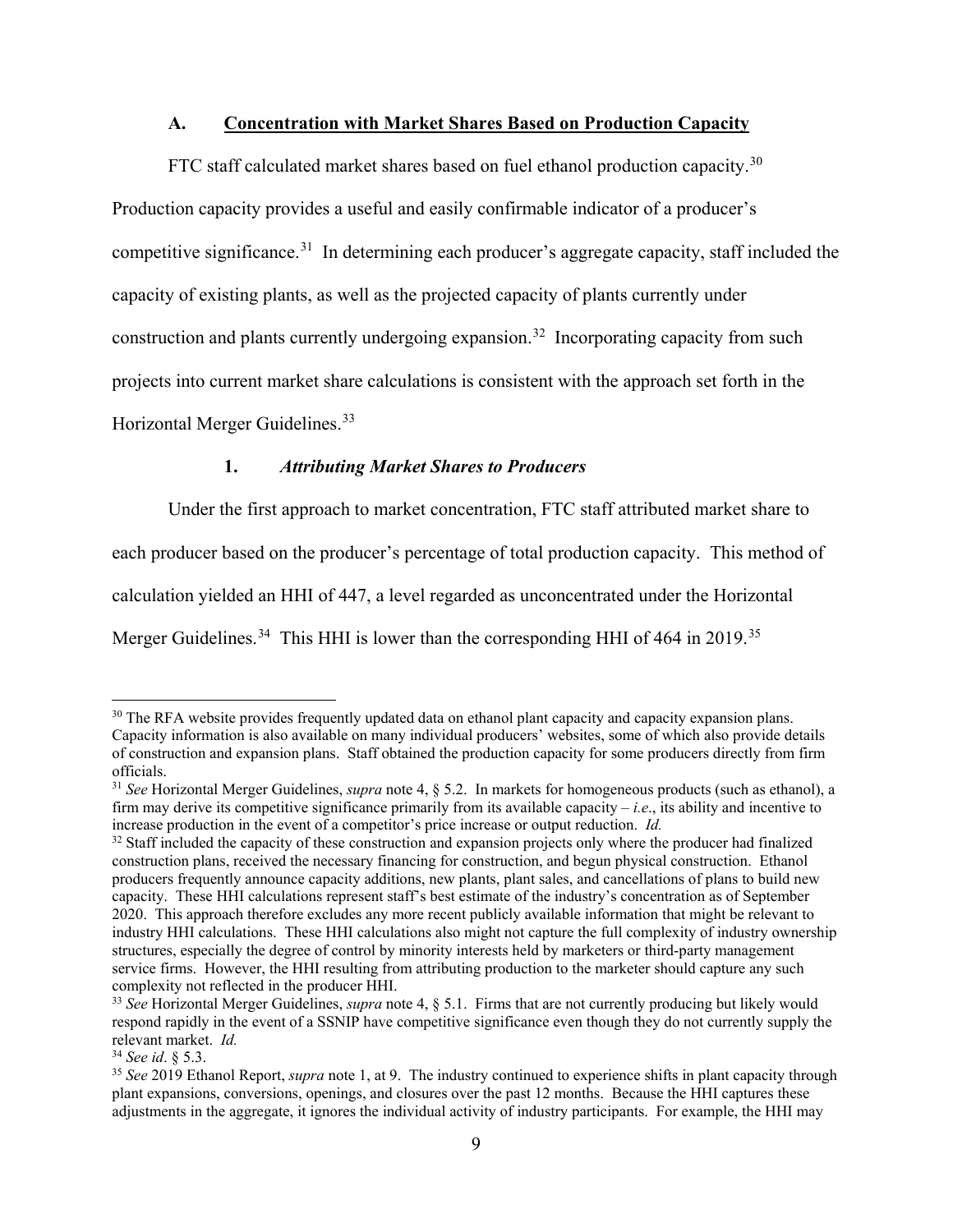# **2.** *Attributing Market Shares to Marketers*

 Under the second approach, FTC staff attributed the market share of each producer to the firm that markets for that producer. Some producers sell the ethanol they produce directly to blenders and end users. Many producers, however, enter into marketing agreements with third parties to sell their output. An ethanol marketer may represent and make limited decisions for multiple individual producers, essentially aggregating those producers' capacities under a single entity. For purposes of competitive analysis, attributing production capacity to marketers rather than to the actual producers provides a measure of industry concentration that captures this aggregation. For a producer that engages in direct sales, staff attributed the market shares to the producer itself.<sup>36</sup> For a producer that does not engage in direct sales, staff attributed the market shares to the third-party firm that marketed the producer's ethanol output. This approach yields an HHI of 685, unconcentrated under the Horizontal Merger Guidelines. This HHI is lower than the corresponding HHI of 701 in 2019.<sup>37</sup>

#### **B. Concentration with Market Shares Based on Actual Production**

EIA staff calculated market shares based on actual production. Firms that produce more than eight million gallons of oxygenates (such as ethanol) per year must report to EIA their monthly production volumes by product.Using production data is instructive because capacity data have certain limitations, particularly insofar as stated capacity does not necessarily represent actual production capabilities. Ethanol plants can sometimes produce more than their stated design capacity (*i.e*., nameplate capacity) and sometimes operate at increasing rates as their

include a producer's acquisition of another producer's facilities that coincided with the restart or reconstruction of an idled facility. Alternatively, the HHI may exclude a plant that was converted to other uses, formally closed, or judged unlikely to reopen in the near future.<br><sup>36</sup> Some marketers publicly announce new agreements with producers. Where staff could not determine whether a

producer marketed for itself or used an outside marketing firm, staff attributed market share to the producer. <sup>37</sup> *See* 2019 Ethanol Report, *supra* note 1, at 10.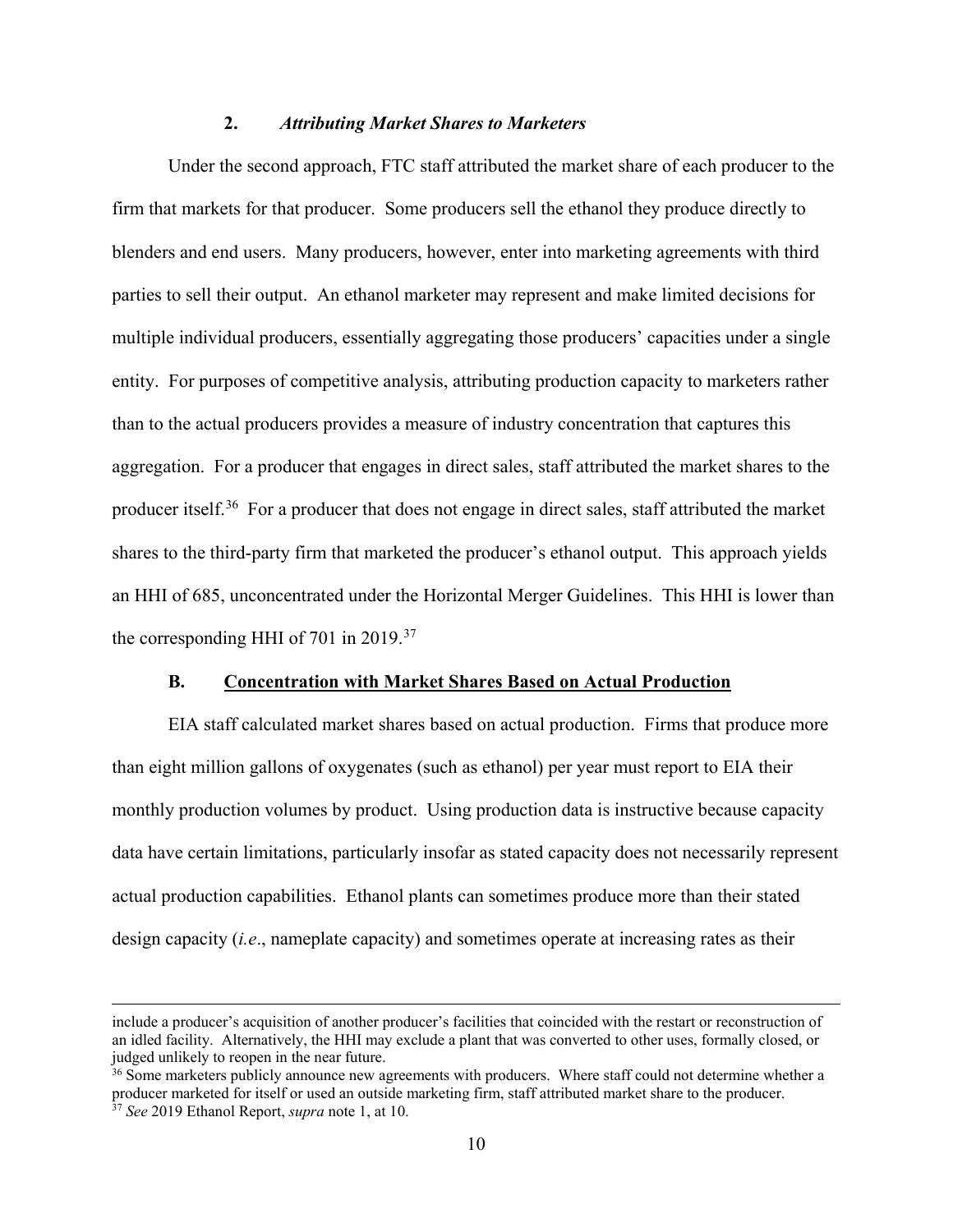owners and operators improve the production process and gain expertise in operating their plants.38 Thus, actual production may reflect a market participant's competitive significance more accurately than would the sum of its plants' stated design capacities.

There are some limitations on the accuracy of HHIs based on actual production, just as there are limitations on capacity-based HHIs. HHIs based on production over a given period may overstate or understate actual concentration due to entry and exit of firms, expansion of existing capacity, and variations in capacity utilization rates during the relevant period. Specifically, the production-based HHIs provided below do not fully reflect the impact of new facilities that began production during the last 12 months, nor do they fully reflect the impact of plant closures and idling during the period. In both cases, these facilities produced only a fraction of what they otherwise could produce in a full year, leading to an understatement (in the case of new facilities) or an overstatement (in the case of idled facilities) of their competitive significance in the market. Similarly, the HHIs below do not account for the effects on concentration of plant expansions that have been in effect for less than 12 months and capacityenhancing improvement projects that are not yet in operation. These production-based HHIs reflect actual production volumes from July 2019 through June 2020.

## **1.** *Attributing Market Shares to Producers*

 Where EIA attributed the actual production market share directly to individual producers, the resulting HHI is 420, lower than the 2019 HHI of 444.<sup>39</sup>

<sup>&</sup>lt;sup>38</sup> Similarly, some ethanol producers may not be in a position to utilize their full plant capacity. Actual production may be a better indicator of their competitive significance in such cases.

<sup>39</sup> *See* 2019 Ethanol Report, *supra* note 1, at 11.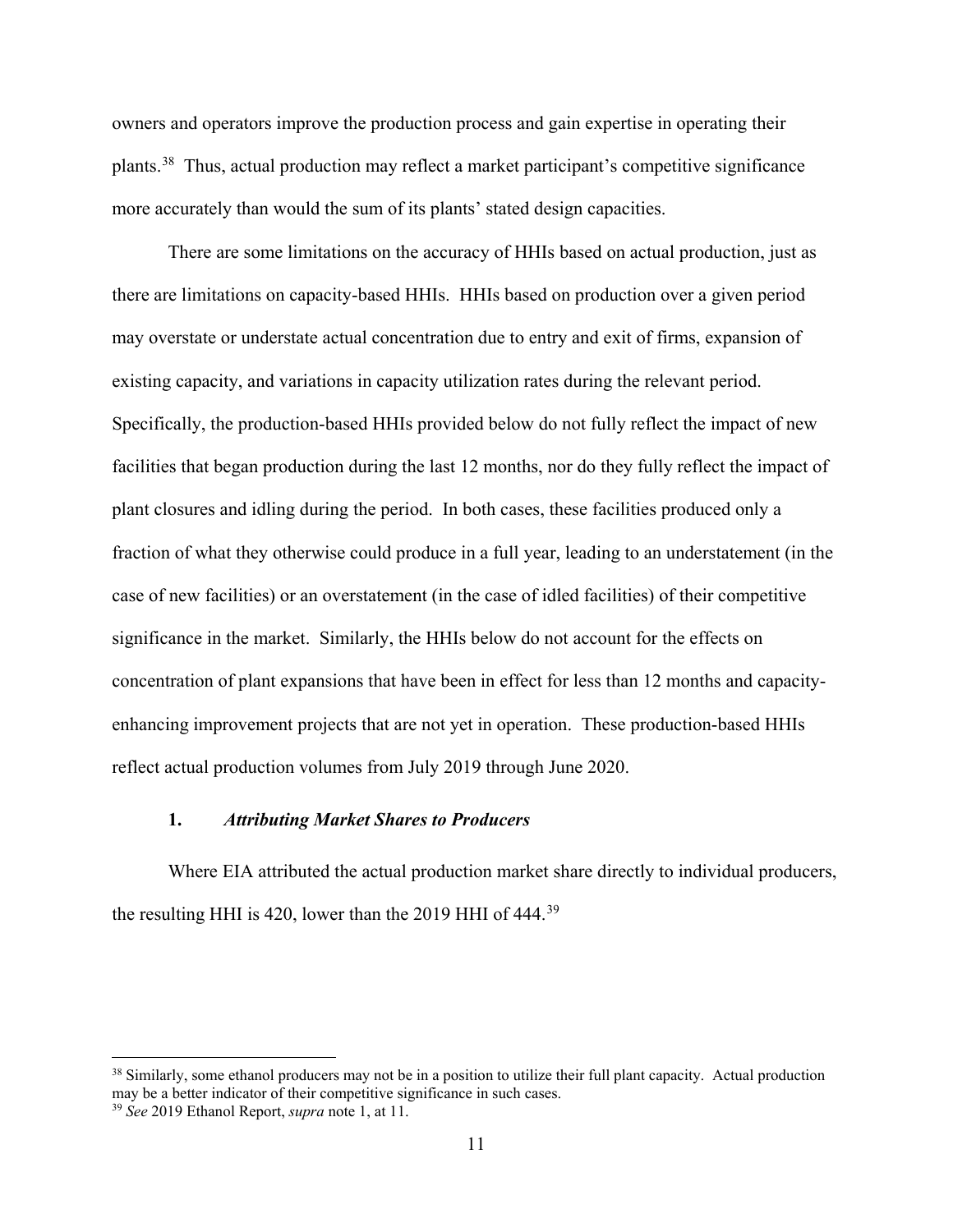# **2.** *Attributing Market Shares to Marketers*

Calculating production-based concentration by attributing the market share of each producer to the firm that markets for that producer results in an HHI of 695, lower than the 2019 HHI of 725.<sup>40</sup>

# **C. Entry and Imports**

The U.S. ethanol industry remains unconcentrated today. This implies that any unilateral or coordinated attempt to exercise market power is unlikely. Should the industry become more concentrated, the possibility of new firms entering the domestic market and the responsiveness of ethanol imports to relative changes in domestic ethanol prices would likely provide additional constraints on anticompetitive behavior by domestic firms. Potential entrants can purchase and restart existing production facilities that were idled due to recent economic conditions or can design and build new plants to enter the market.

 Ethanol import levels historically have responded to fluctuations in the price of U.S. ethanol relative to foreign ethanol prices, particularly prices for sugarcane-based ethanol from Brazil.<sup>41</sup> This responsiveness would likely constrain any potential exercise of market power by a domestic firm. Additionally, to the extent U.S. prices increase because of the exercise of market power among a subset of U.S. producers or marketers, it is likely that other producers would react by exporting less to take advantage of more favorable U.S. ethanol prices (thereby increasing U.S. supply).

<sup>40</sup> *Id.* at 12.

<sup>41</sup> Brazil has been the largest exporter of ethanol to the United States every year since 2011. *See* EIA, U.S. Imports by Country of Origin (release date: Dec. 31, 2020), https://www.eia.gov/dnav/pet/pet\_move\_impcus\_a2\_nus\_epooxe\_im0\_mbbl\_a.htm, and prior FTC reports on

ethanol market concentration, *supra* note 1. Although the United States is a net exporter of ethanol, demand exists for imported ethanol with low greenhouse gas emissions, such as sugarcane-based ethanol. *See* EIA, U.S. ethanol exports fell for the first time in four years in 2019 (May 1, 2020), https://www.eia.gov/todayinenergy/detail.php?id=43575.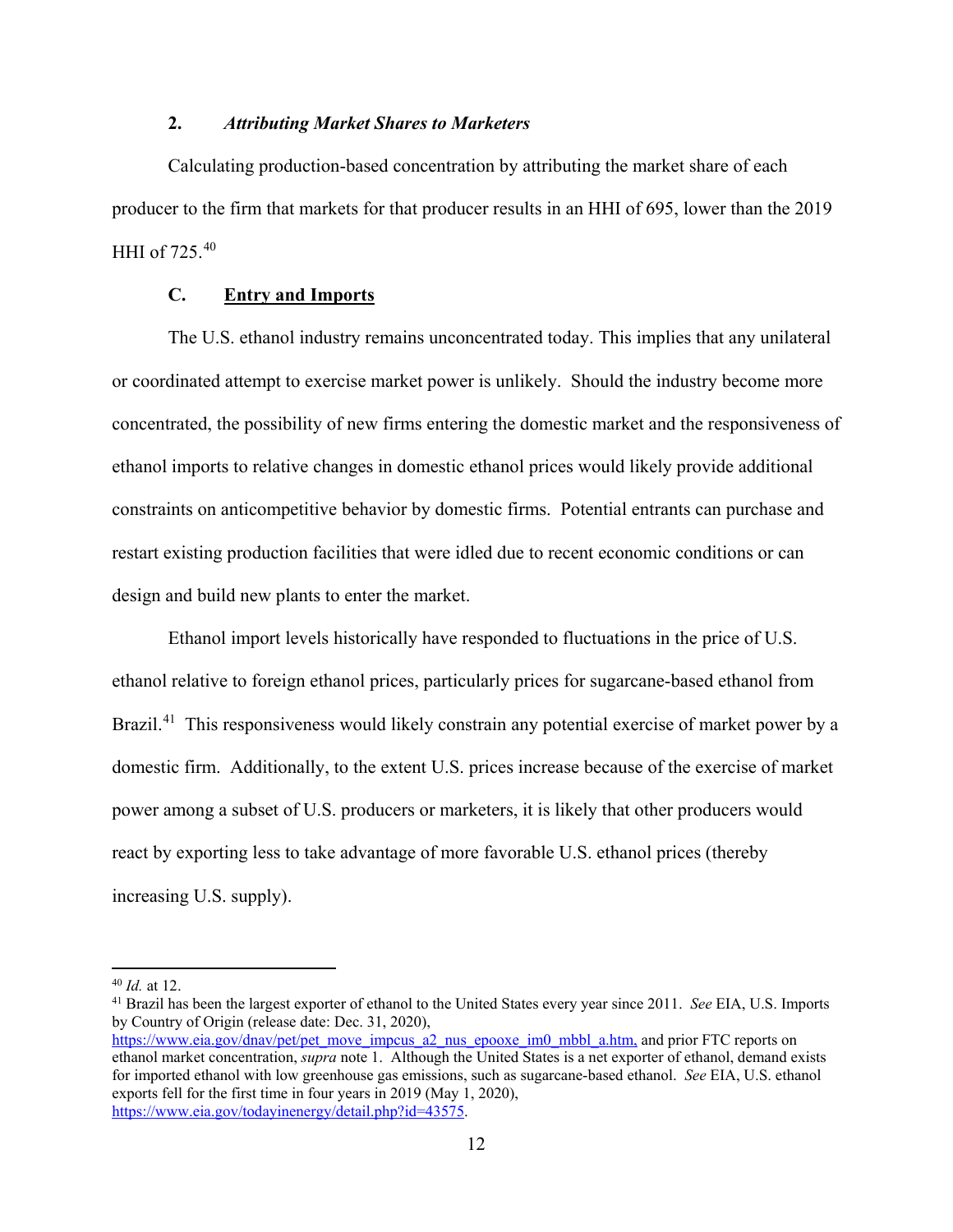# **IV. Conclusion**

Regardless of the particular measure of market share or the market share attribution method used to calculate concentration, the ethanol industry remains unconcentrated. The industry is less concentrated today than it was at the time of the first ethanol market concentration report in 2005. Furthermore, the possibility of entry and the availability of ethanol imports provide additional constraints on the exercise of market power by current industry participants. The low level of concentration and large number of market participants in the U.S. ethanol production industry continue to suggest that the exercise of market power to set prices, or coordination on price and output levels, is unlikely.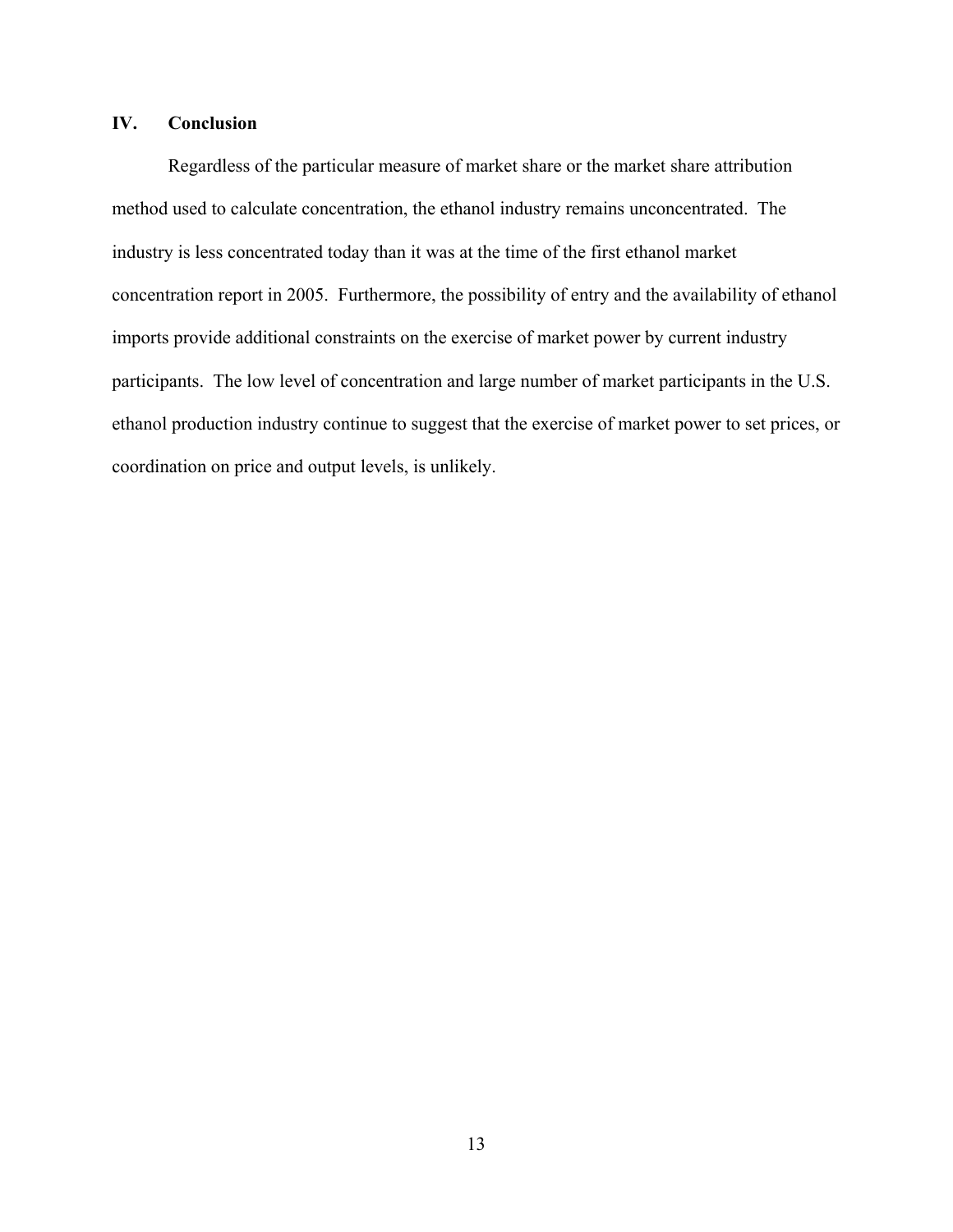| <b>Concentration Based on Production Capacity</b>                                                                                                                                                                                                                                                 | $2019 \text{ H} \text{H} \text{I}^{42}$ | <b>2020 HHI</b> |
|---------------------------------------------------------------------------------------------------------------------------------------------------------------------------------------------------------------------------------------------------------------------------------------------------|-----------------------------------------|-----------------|
| Shares attributed to each producer                                                                                                                                                                                                                                                                | 464                                     | 447             |
| Shares attributed to marketers for all marketing agreements                                                                                                                                                                                                                                       | 701                                     | 685             |
| <b>Concentration Based on Actual Production</b>                                                                                                                                                                                                                                                   | 2019 HHI <sup>43</sup>                  | <b>2020 HHI</b> |
| Shares attributed to each producer                                                                                                                                                                                                                                                                | 444                                     | 420             |
| Shares attributed to marketers for all marketing agreements                                                                                                                                                                                                                                       | 725                                     | 695             |
| Note: Production capacity for 2020 includes the annual production capacity as of October 2020<br>and the capacity additions under construction and expected completions within 12 to 18 months<br>thereafter. Production data for 2020 are from the annual period of July 2019 through June 2020. |                                         |                 |

# **Figure 2: Domestic Fuel Ethanol Concentration**

<sup>42</sup> *See* <sup>2019</sup> Ethanol Report, *supra* note 1, at 14. 43 *Id*.